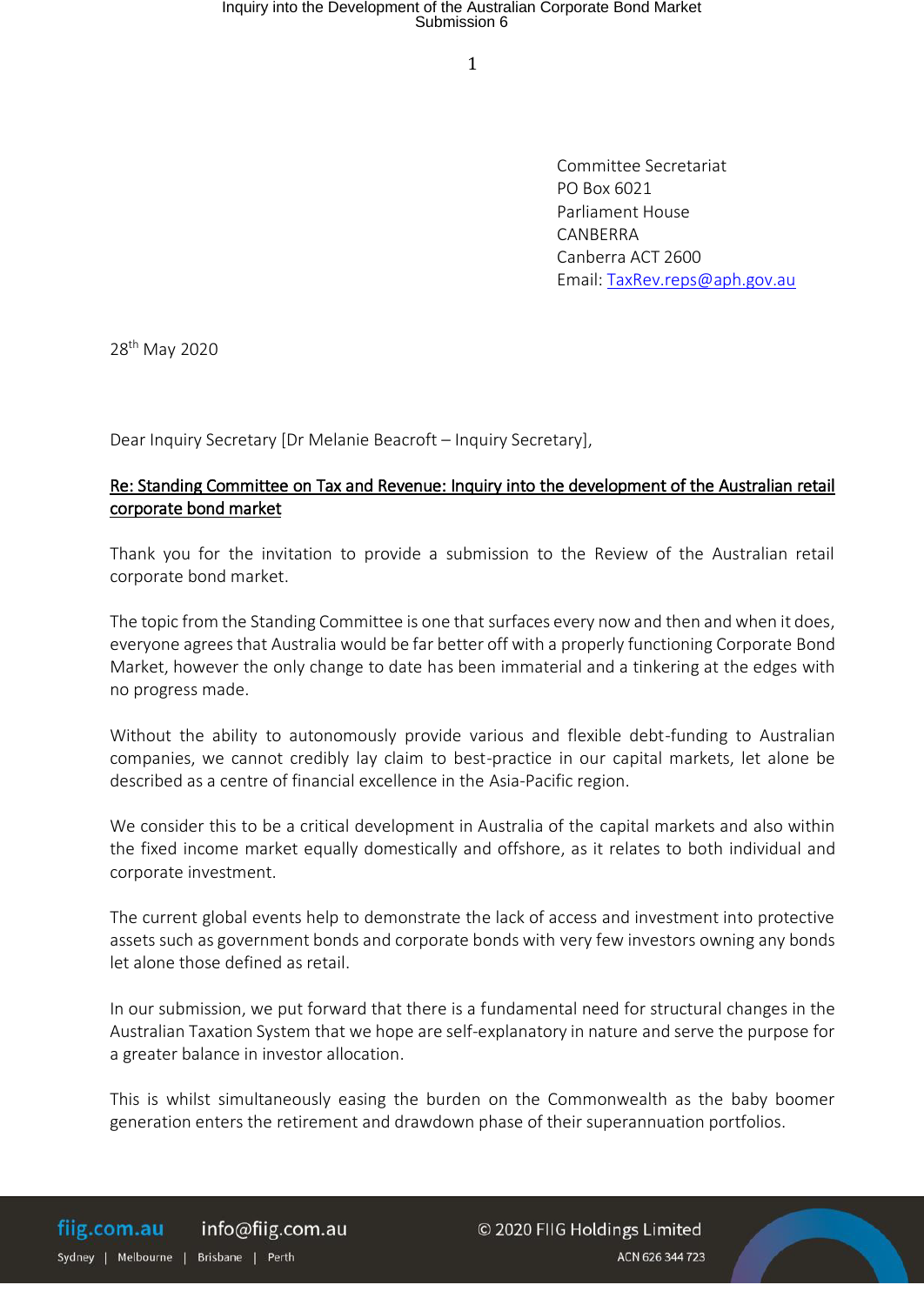We have based our response on a self-sufficient approach so that there isn't a wholesale need for assumed knowledge or a need to conduct contextual research for what are necessary policy proposals.

The Inquiry will examine:

 The tax treatment of corporate bonds for both issuers and investors to determine whether there are any impediments in the tax system to the issue of corporate bonds compared to other forms of debt financing for business;

### Proposition 1

The tax treatment of bonds for Issuers and Investors alike when compared to other debt finance alternatives needs to be favourable to incentivise investment and participation.

The Australian Taxation System should enable investors to take an equitable approach to investing across the various assets classes available to them such that, the inherent qualities of relevant asset classes can deliver the risk balance required for sustainable investment as that is defined by global best practise asset allocation axioms.

The current imbalance in the tax treatment of the various asset classes has served to dramatically and dangerously distort asset allocation practises in Australia such that they are extremely different to other Organisation for Economic Co-operation and Development (OECD) countries and materially divergent from what is considered to be well documented best practises. This in turn has led to an entrenched advisor, investor and capital seekers' culture, whereby investors are taking unnecessary risk to achieve returns on investments.

This has now become commonplace to a point where what is seen as sensible in terms of asset allocation in Australia contravenes all of the acceptable investment guidelines globally. The flow on from this is that entrepreneurs and many established companies are forced to dilute ownership in order to grow or facilitate growth. This increases the risk for investors and seekers of capital alike.

Advisors are forced to recommend anything else but direct fixed income rather than an investment in the raw materials or the direct securities. There is a deliberate agenda to stop access to quality investment grade bonds in full swing in Australia.

It also means that Australian Companies looking to raise debt capital have little to no opportunity to do so outside of the traditional credit providers, whose appetite for risk may not be consistent, available or suitable. It means that the Borrower and Investor are forced to take greater risk. This distortion should not be present in Australia given the sophistication of the capital markets. It is also symptomatic of an unbalanced approach to investing that is at odds with the leading economies of the world which Australia needs to align with.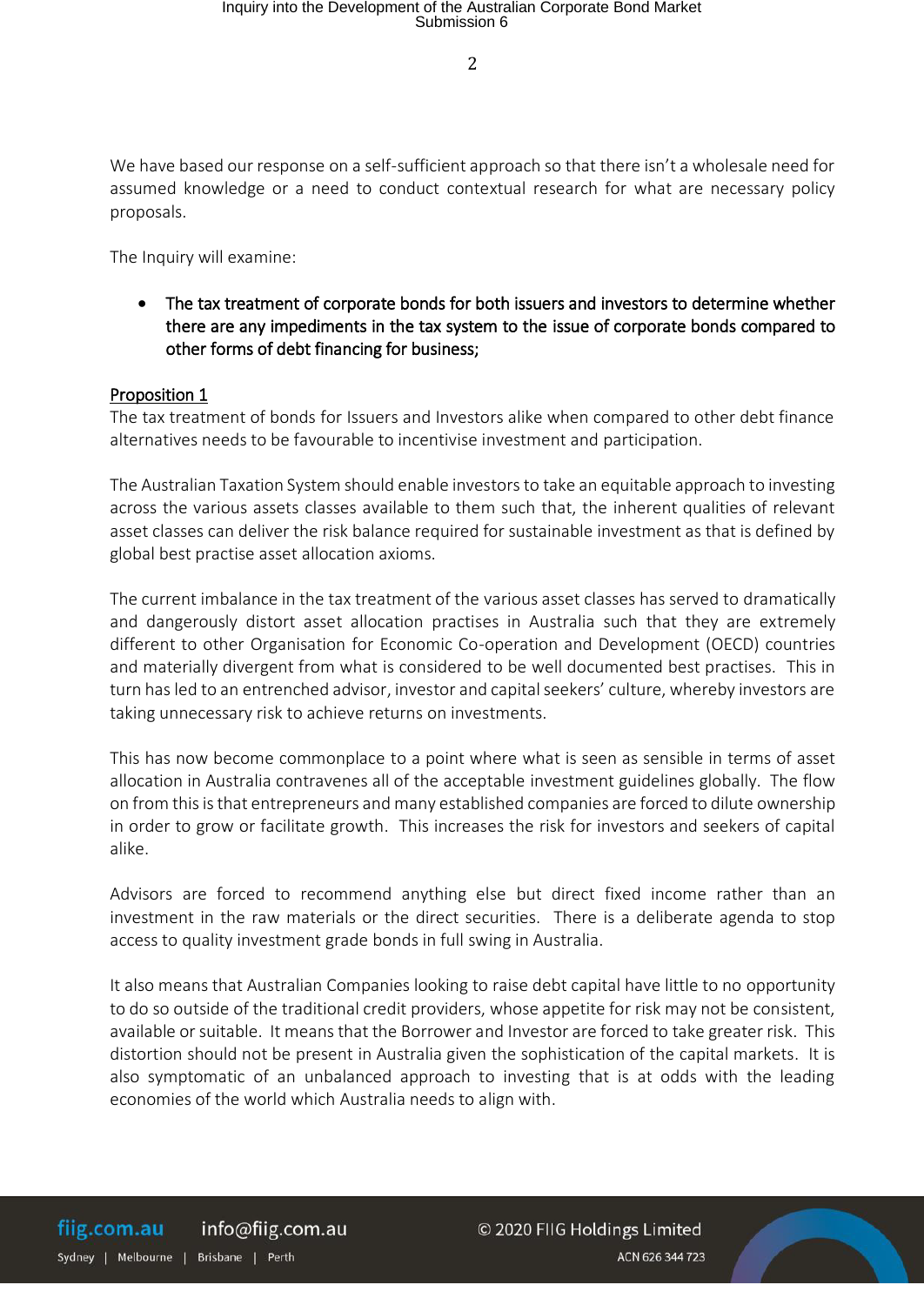FIIG strongly advocates for a domestic Taxation System that supports a balanced approach to asset allocation including one which is absent of preferential treatment of one over the other (for example, equities versus corporate bonds).

We regularly receive feedback from the Australian investing public that they are currently unfairly penalised for investing in the corporate bond market in Australia by virtue of the absence of concessional treatment available with other asset classes, namely equities (or shares) and property. There should be a safe haven for fixed income investors so that they feel comfortable with the tax treatment that is afforded by traditional investment means.

It follows from this that when you have a particular asset class (fixed income in this instance) that has limitations in its investment return and tax treatment, this will impede material progress in the development of that market. In that regard, there should be a level playing field across all the respective asset classes in Australia through a fair and transparent Taxation System that provides equitable treatment for all assets.

This is rather than what has been recently advocated and failed famously at the recent Federal Election, which was changing the treatment to taxation of franking credits and given the impossibility to withdraw or negative gearing taxation benefits. It is important to note that our suggestion is to offer concessions for investors into direct debt securities such that the imbalance allows assessment on a level playing field.

Given the low level of allocation to corporate bonds and fixed income in Australia, it is very unlikely that a favourable change to the taxation treatment of these securities will have any impact on the budget and forward estimates of the Commonwealth, particularly if it were to apply solely to Self-Managed Super Portfolios, where asset allocation is most relevant and should reflect best practise.

Solution: Tax exemptions on bonds in a self-managed superannuation portfolio up to an allocation of 40% of the portfolio.

There is a high likelihood that the long term benefits of this approach will deliver considerable savings over the long term on the basis that increased allocation to bonds will deliver a reduction in volatility through the economic cycles.

It may also mean that concessions granted in the other asset classes diminish proportionately.

Tax needs to consider the advent of an aging population in Australia which should mean a migration away from high risk assets to lower risk assets i.e. equities into fixed income. The treatment of corporate bonds and other fixed income securities means that this is less likely.

It is also likely that in 20 years of retirement an individual will encounter at least one crash or correction in risk assets. This has been brought home in recent times with the extraordinary set of external circumstances in the global economy which has impacted upon the retirement savings of everyday Australians.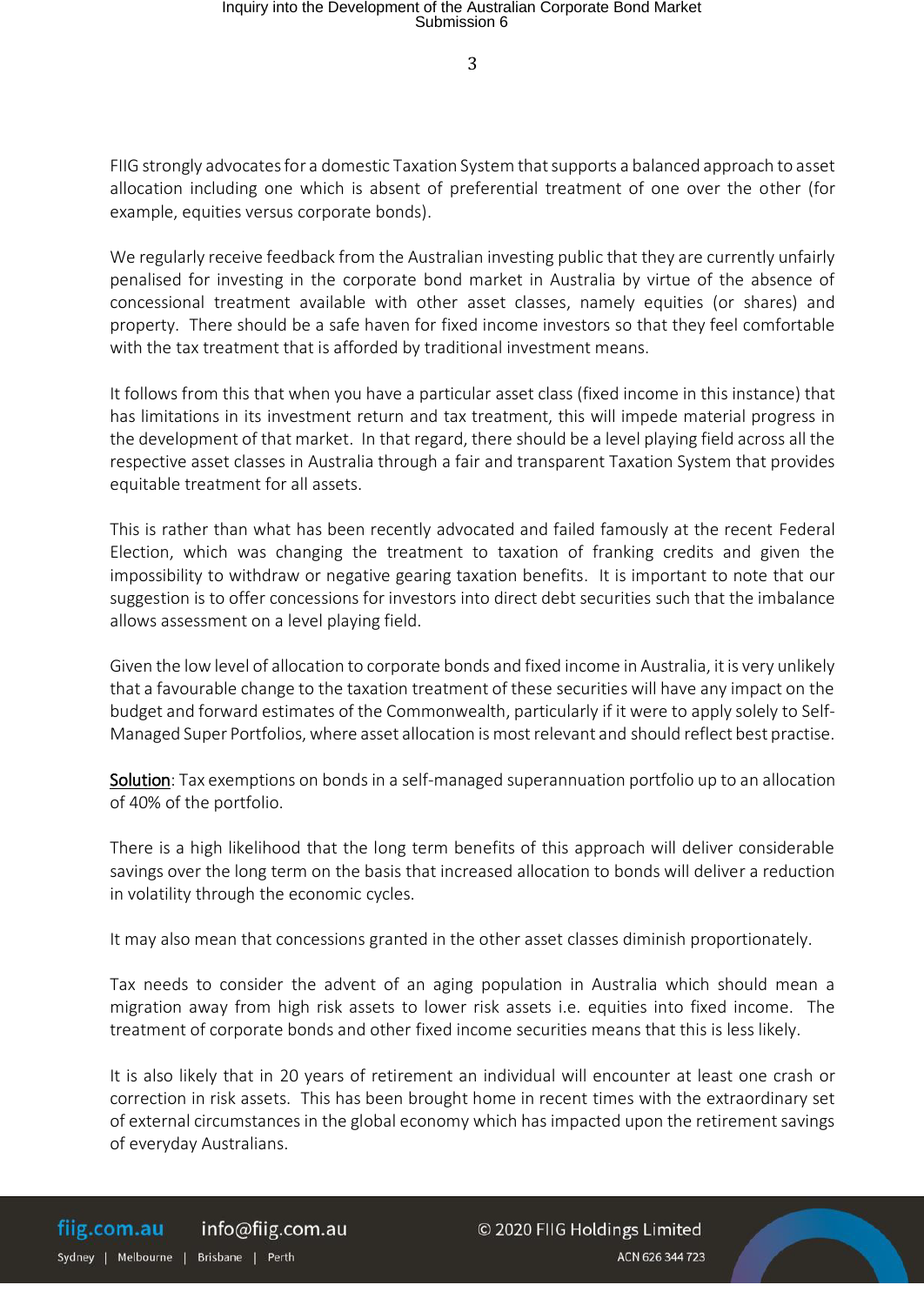4

### Proposition 2

There needs to be an active and deep liquidity pool of Fixed Income Securities and other investments in Australia for the betterment of both Borrowers (Issuers) and Investors.

Corporate Issuers in Australia need to have confidence in the domestic debt issuance market to access capital which includes removing any potential concerns around 'Execution Risk' – this extends to characteristics such as pricing, tenor, and volume for completeness. By enabling an active domestic debt issuance market it provides Australian Corporates ready access to funds in their native currency which can be done in a timely manner and enables comparables for other market participants.

The more issues that are launched in the domestic market the more transparent the market becomes for Borrowers and Investors. This equally benefits Investors by purchasing debt in familiar domestic names which simultaneously promote growth of the Australian economy. Perhaps a tax on Issuers who source debt capital from offshore (which would act as an impediment) would assist with progress in the development of the domestic debt capital market.

This should also mean that Borrowers will consider Australia before offshore alternatives such as the Rule 144A and Regulation S Markets in the United States. The greater the familiarity of domestic Corporates and Investors in the fixed income or capital markets only improves the overall health of the Australian economy and reduces dependency on the Australian Federal Government and traditional funding models.

Australian Borrowers and Corporates (including Corporate Treasurers) should have confidence in accessing capital in their own domestic market without having to consider offshore alternatives or at least in conjunction with.

It should be noted that both Arrangers and Originators (and their Advisors) are consciously and deliberately disabling access to the Corporate Bond Market which is preventing growth and access to a critical asset class to Retail Investors, through restricting access to investor classes under the terms of the issue detailed in the issue documents and increasing minimum denominations. This is because of the focus on Wholesale Clients in terms of distribution.

Solution: (1) Tax exemptions on corporate bonds in a self-managed superannuation portfolio up to an allocation of 40% of the entire portfolio; and (2) Implement tax / levy on offshore Australian corporate issuance.

Demand created through this change will provide confidence that domestic issuance is a viable alternative to other jurisdictions. This will translate into Corporates looking to the domestic capital markets in the first instance before considering alternative funding models.

#### Proposition 3

The axioms or laws (including taxation) which cover asset allocation and investment in Australia should promote a balanced and sensible approach to investing.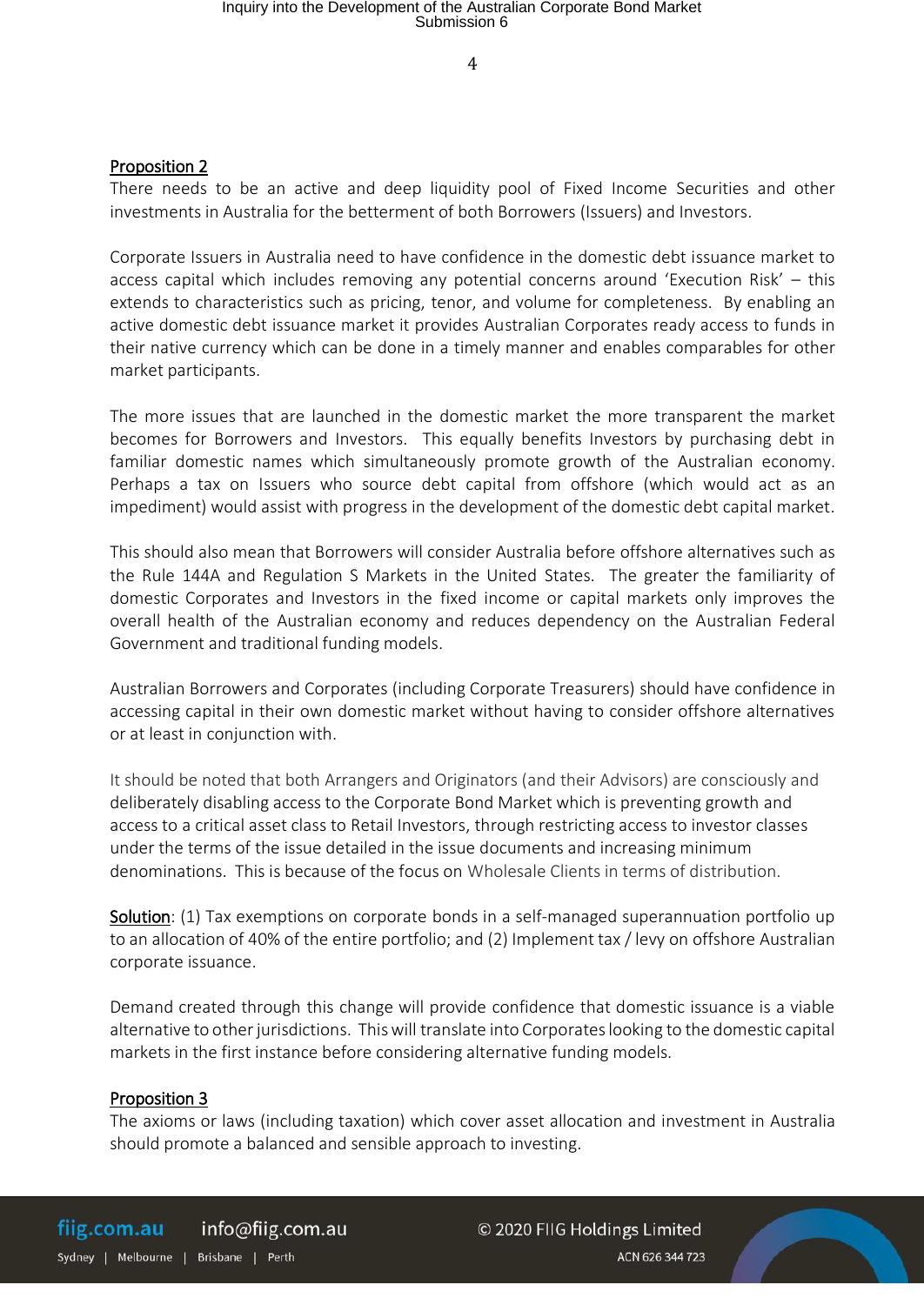Current structural characteristics of the Australian Taxation System such as the Dividend Imputation System (shares) and Negative Gearing (property) do not have an analogous concessional treatment when it comes to corporate bond or fixed income investment.

It follows that investors in fixed income in Australia are already starting from a position that is suboptimal because they are fundamentally disadvantaged from an Investment position. When you overlay this with what are globally considered best practice asset allocation principles and indeed investment principles like positioning a portfolio on the efficient frontier of risk, this is concerning and puts Australians at a disadvantage. It means Australia is less competitive or efficient in providing capital market solutions for Industry now and going forward.

In an ideal scenario, the Australian Taxation System should simply promote each of the asset classes in a simple and equitable manner (which is consistent with balanced portfolio theory) to remove any distortion which has longer term structural and cultural detrimental effects.

Solution: An obvious solution to remedy this imbalance in relation to equities was comprehensively rejected by the Australian voters at the last election and political appetite to address negative gearing in the property sector is also understandably closed-mouthed. The solution to provide a level playing field lies in allowing similar or relevant taxation incentives to investment in corporate bonds.

There is a clear problem apparent when the most deeply liquid and mature asset class is being disadvantaged from a taxation perspective. This places added pressure on the Commonwealth funding models when you have severe market corrections.

 Related impediments within the Corporations Act to the further development of the corporate bond market, including how they interact with the tax system; and

### Proposition 1

The *Corporations Act 2001 (Cth)* already requires that Advisors act in the 'best interests of the client' which by extension should include a prudent approach to asset allocation to cover each of the core asset classes.

The Financial Adviser Standards and Ethics Authority ('FASEA') was established to set the education, training and ethical standards of licensed financial advisers in Australia. The Code of Ethics which commenced on 1 January 2020 means that all Financial Advisers are required to adhere to the Code effective from that date onwards. This is currently aimed at the Personal Advice requirements which the majority of Fixed Income Market participants are not licensed for.

By way of background, the *Corporations Amendment (Professional Standards of Financial Advisers) Act 2017* established the Financial Advisers Standards and Ethics Authority ('FASEA') in April 2017.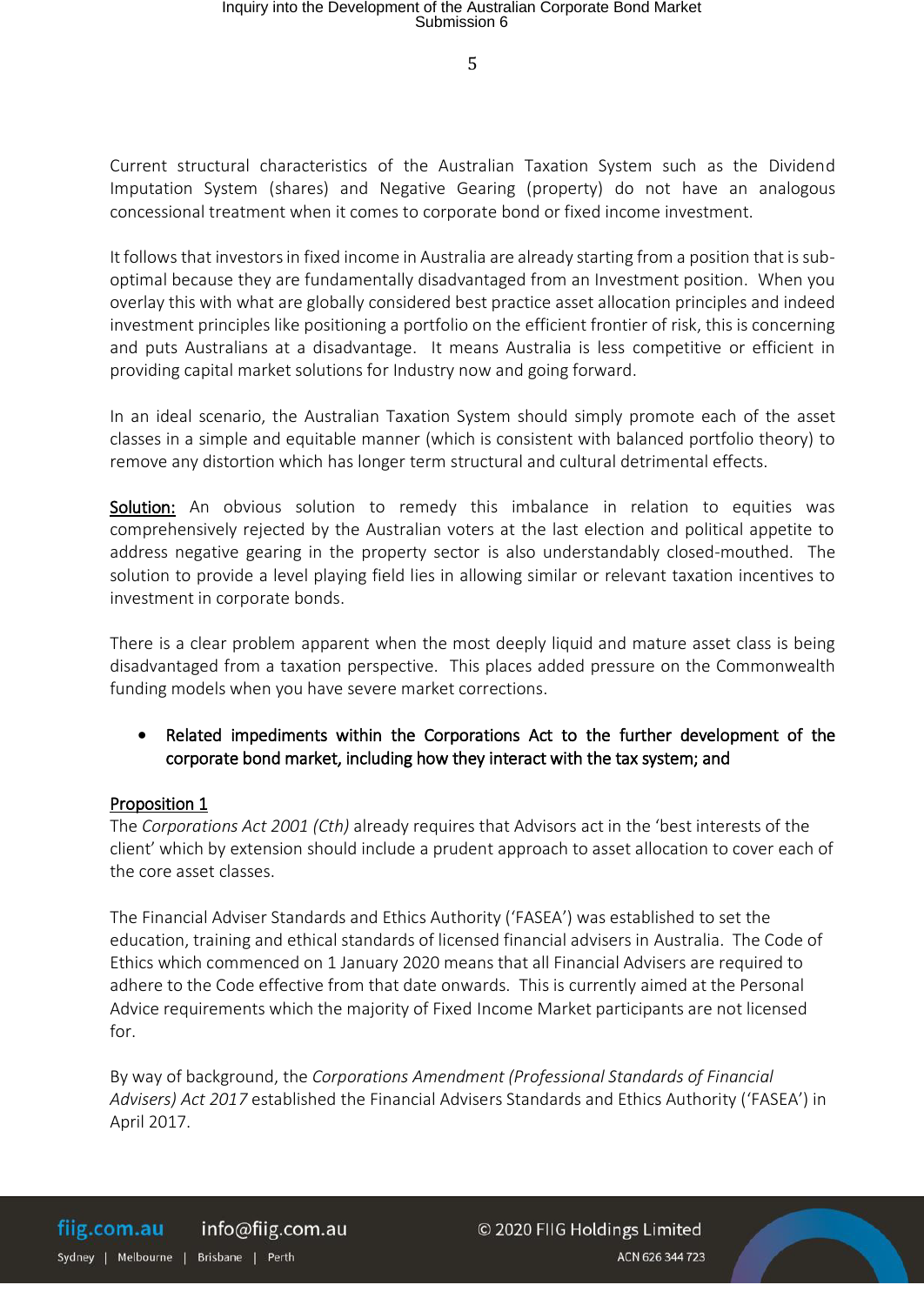Best practise asset allocation should be part of the ethical standards set out by FASEA. The argument being that if an advisor is providing prudent advice he or she should be compelled to consider best practise asset allocation as a minimum standard in advising Clients.

A good lens through which to view what is ethical advice, is to consider what happens in other jurisdictions. In Australia, an allocation to blue chip equities is sometimes portrayed as an income solution as is an allocation to bank issued hybrids seen as an allocation to corporate bonds or fixed income.

This wouldn't pass muster in more sophisticated regulatory regimes where asset allocation is well understood by advisors and the market generally.

Solution: Any change to the Act which promotes the Over-The-Counter ('OTC') market would be sensible as this is where the liquidity for the market resides. There is little to no utility in attempting to stimulate the corporate bond market on an exchange where the participants are culturally predisposed to ignore it and the rest of the market's liquidity resides elsewhere.

### Proposition 2

The growing Self-Managed Superannuation Fund ('SMSF') Industry in Australia needs a considered and sensible approach from Australian Treasury to ensure that the Taxation System helps growth across all assets classes insofar as appropriate allocation is considered.

We note that the Australian Government Australian Taxation Office ('ATO') publishes a Selfmanaged super fund quarterly statistical report – the most recent being in March 2019. This is part of the broader remit whereby the ATO notes the following:

*We publish quarterly statistical reports for the self-managed super fund (SMSF) market. This report has been developed taking into account valuable feedback from the superannuation industry.* 

In particular, the SMSF population and asset allocation tables provides two (2) critical pieces of information:

- i. Population of SMSFs and members; and
- ii. Asset allocation (break-up of assets into various classes).

We have provided a relevant link for completeness here: https://www.ato.gov.au/About-ATO/Research-and-statistics/In-detail/Super-statistics/SMSF/Self-managed-super-fundquarterly-statistical-report---March-2019/

We consider that the current 1.5% of SMSF Allocation to direct Fixed Income is materially misaligned in terms of asset allocation, particularly what is considered to be best practice in nearly all the other developed economies and capital markets in the world. This speaks to the critical level of distortion in the system.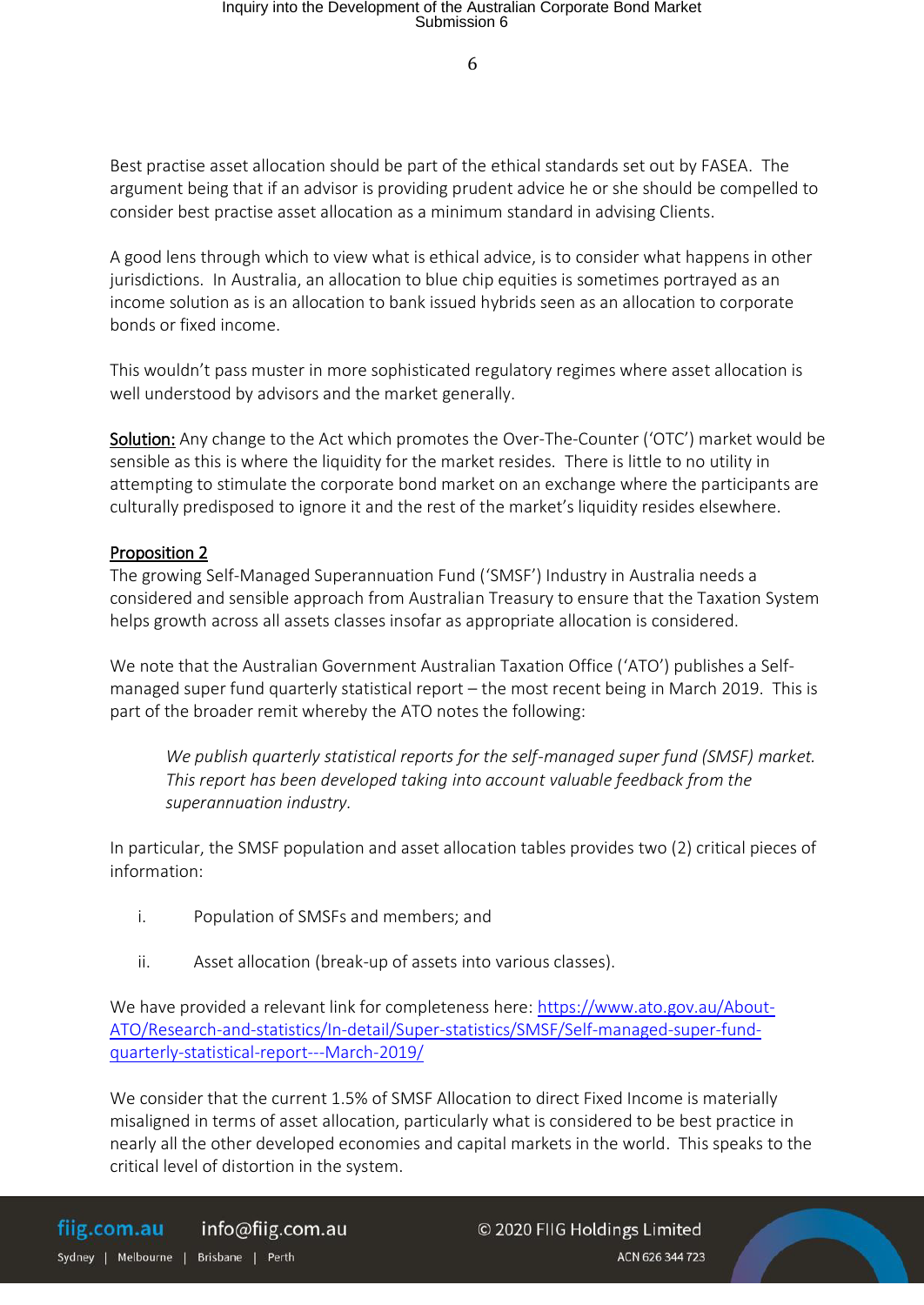Solution: It helps to demonstrate that the solution is not tinkering at the edges but requires fundamental change. Particularly if you take the view that the SMSF data represents an advised cohort which has the educational and financial means to upskill themselves and be available of advice.

As a final observation, it is worth noting that the Corporations Act (in conjunction with the *Banking Act*) currently prevents access to many of the Fixed Income securities by virtue of the limitations of availability to Wholesale and Sophisticated Clients, only.

When you consider that equities are readily available in minimum purchase commitments of AUD\$1.00 or less and hybrid securities at \$100.00 or less, it doesn't follow that Retail Clients have no access to more secure investments in the capital structure of the same entity. There are also some embedded prohibitions in the Corporations Act that prevent distribution of Corporate Bonds to Retail Clients.

It also follows that a Retail Investor has unbridled (actually encouraged, if anything) and incentivised access to the equity of an ASX-listed or an unlisted entity in the secondary market but cannot purchase a bond issued by the same Issuer which is a lower risk investment.

More generally, the *Corporations Act* should not have inherent distortions which mean that particular asset classes have a preferential treatment over others. Particularly if an asset class is disadvantaged from a taxation perspective to begin with.

### Proposition 3

There needs to be a consideration of the Corporations Act and how it currently interfaces with three (3) critical pieces of Taxation legislation including the following: (i) Capital Gains Tax ('CGT'); (ii) the Dividend Imputation Credit System; and (iii) Interest Withholding Tax ('IWT').

We consider that there needs to be similar concessions or incentives to encourage Fixed Income Investment in Australia.

Solution: One novel concept would be to allow up to 40% of a SMSFs Portfolio to be tax free if that capital was allocated into direct Fixed Income Investments. This would make a negligible impact on Commonwealth Taxation overall coffers or revenues while inherently improving the balance and risk of portfolios within Australian Investors. There are other benefits which include allowing companies better access to debt and broadening choice for entrepreneurs.

We also consider that the *Banking Act (Cth)* requires further review also when you note that there are AUD\$500,000 minimum requirements for the purposes of inbound investment into Australia.

 Comparable policy settings in other jurisdictions, with a focus on those jurisdictions that are major sources of debt finance for companies operating in Australia.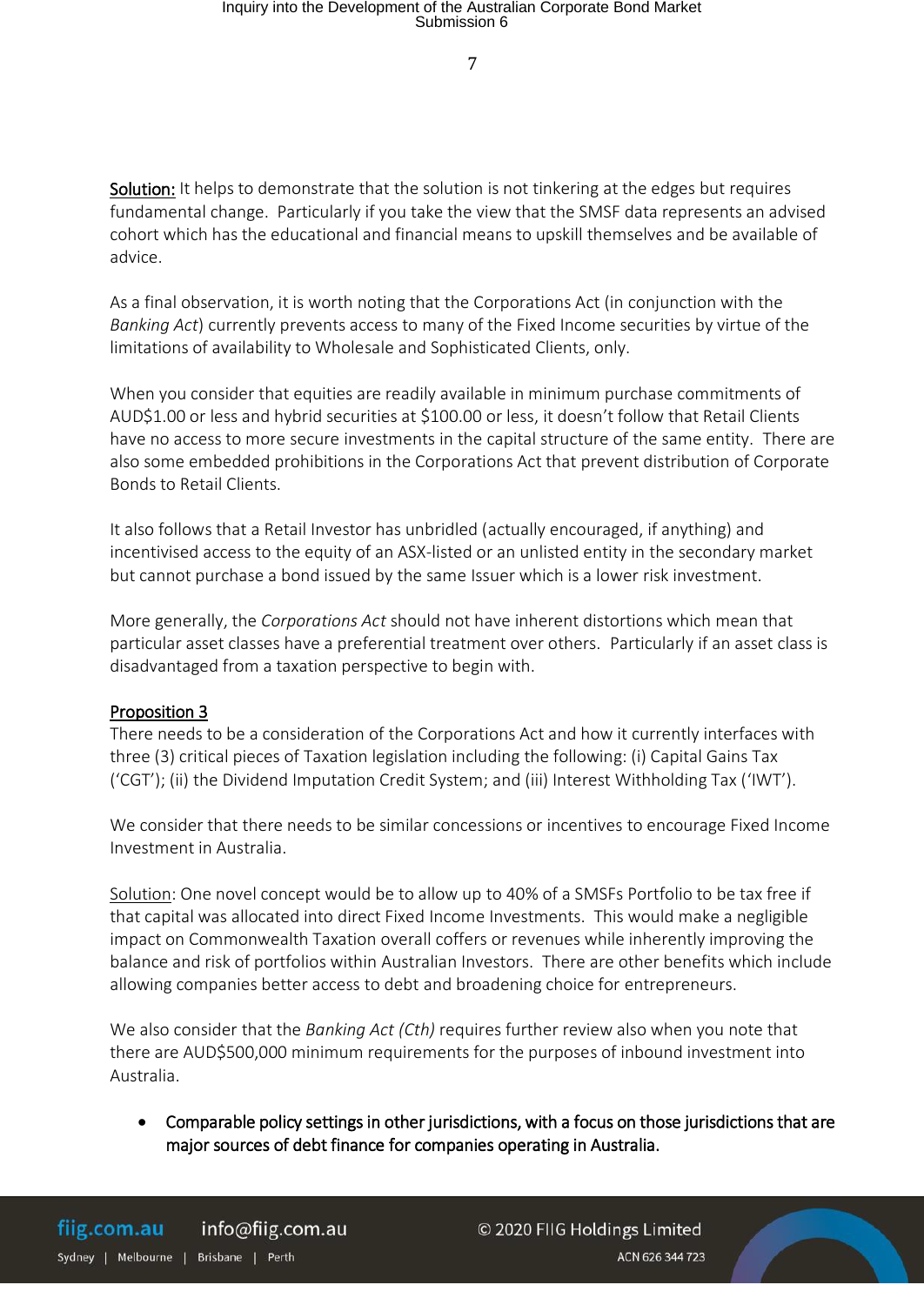8

### Proposition 1

Australia's Future Tax System Review or the "Henry Tax Review" published in 2010 identified many recommendations to position Australia to deal with the demographic, social, economic and environmental challenges into the 21<sup>st</sup> century which clearly includes domestic Investment, which is inclusive of the Fixed Income asset class.

The Australian Taxation Offices ('ATO') own data shows a perilously low allocation or exposure to direct Fixed Income Investment and therefore the subset of this that represents corporate bonds (currently only \$11 Billion of the \$715 Billion currently in SMSFs).

The experience of the Global Financial Crisis under the Rudd Government illustrated that Australia needs to have prudent asset allocation, particularly against the background of an aging population that has limited capacity to withstand a market correction if inequitably exposed to an asset class such as equities. We have again been witness to severe market corrections recently that are more pronounced than those in 2008 in the height of the GFC.

The Commonwealth Government and Revenue Collection Agencies such as the ATO need to have confidence that the largely self-funded retirement funds moving forward will be able to withstand countervailing economic and market conditions, particularly in the absence of traditional pension schemes in the future.

#### Proposition 2

Improving the access to corporate bonds and other direct Fixed Income Investment in Australia will reduce reliance on the banking market in Australia and foster greater entrepreneurialism and access to capital for Australian companies.

The natural evolution of the capital markets which has already occurred in the North American and European economies shows that there should be a movement from the large banks balance sheet to other forms of funding via the capital markets. This includes funding structures such as securitisation and warehouses which are prominent in overseas capital markets, and are starting to gain momentum in Australia.

The timing for this is good given we have reached the point of acute inflection where the superannuation savings pool is now greater than the banking system and is forecast to be a multiple of same over the coming decade.

This has been reinforced with the material market corrections in recent times which has directly impacted upon the SMSFs of Australians with an overexposure to equities.

#### Proposition 3

The leading capital markets overseas in the United States and Europe have a fundamentally different approach to asset allocation which is mature and fostered by sophisticated Taxation Systems which don't seek to favour or prioritise one particular asset class over the other.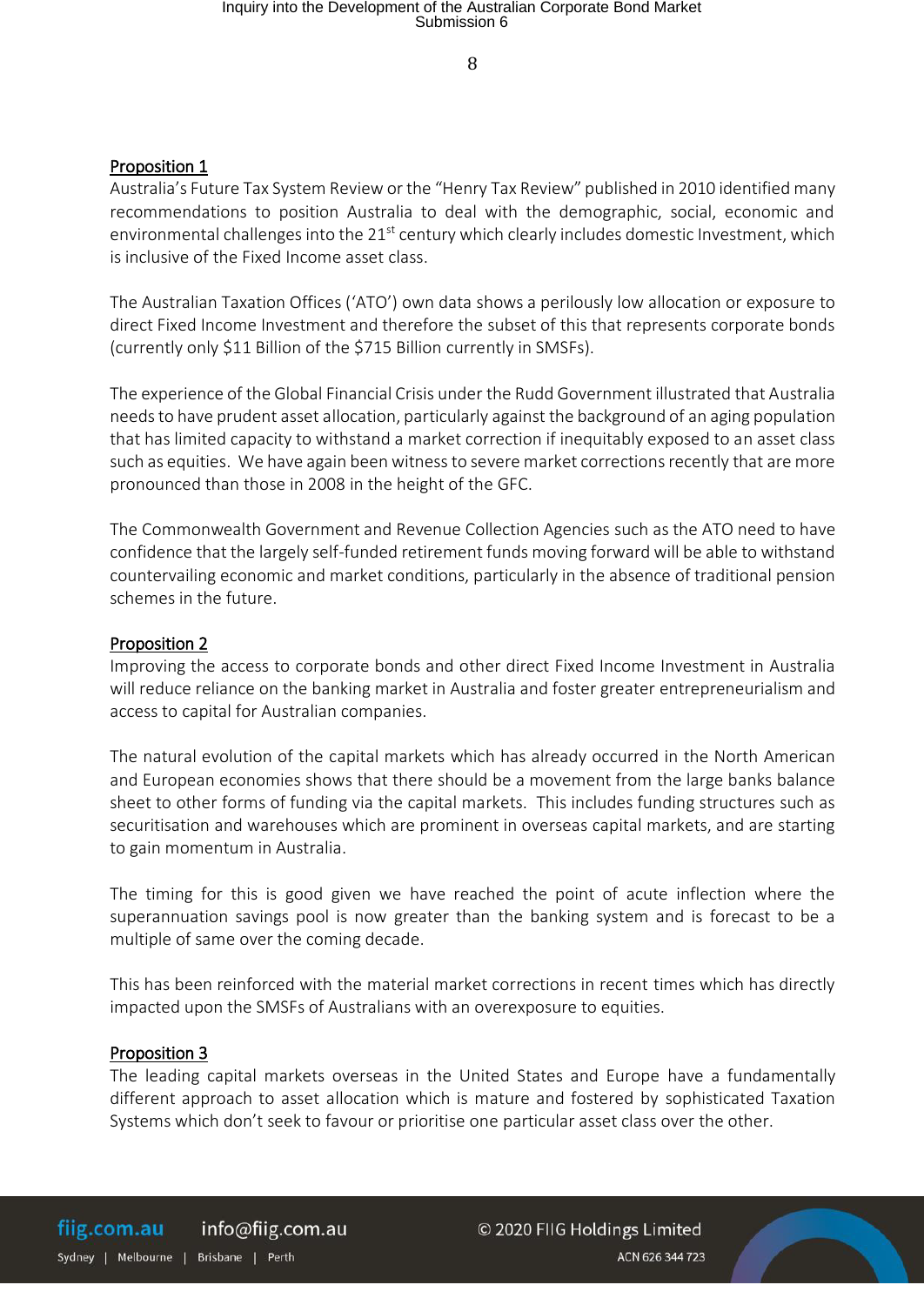$\overline{a}$ 

The Federal Government in conjunction with Commonwealth Treasury needs to provide a greater incentive for Corporate Bond and other Fixed Income Investment in Australia. There is a clear need to make wholesale changes to help stimulate growth and investment in this space.

Given current investment uptake it would seem there is a negligible impact to the revenue collection aspect to shift the dial in terms of asset allocation.

If anything, a distorted exposure to particular asset classes means that there is greater reliance on the Federal Government for protections when it comes to retirement savings of Australians and any potential fluctuations that can arise.

This in turn places greater pressure on welfare funding requirements for the Commonwealth and the need to provide greater protections when a market correction occurs. A stronger participation rate in Fixed Income Investment in Australia would mitigate that and future proof the economy from misaligned investment allocations across the various asset classes and any reliance on pension funding schemes validating the basic fundamental concept of superannuation.

\* \* \* \* \*

We consider there to be a common theme throughout the submission that there is need for structural changes in the Australian Taxation System that are self-explanatory in nature and serve the purpose for a greater balance in investor allocation whilst easing the burden on the Commonwealth as the baby boomer generation enters retirement. This will result in a paradigm shift in the reliance on superannuation and retirement savings which has yet to be seen by the Commonwealth Government to date.

Thank you again for the invitation to provide a submission to the Review of the Australian retail corporate bond market.

We **enclose** FIIG Securities Limited's ('FSL') submission on this inquiry for your reference and records.

Yours Faithfully,



**Jim Stening Managing Director**